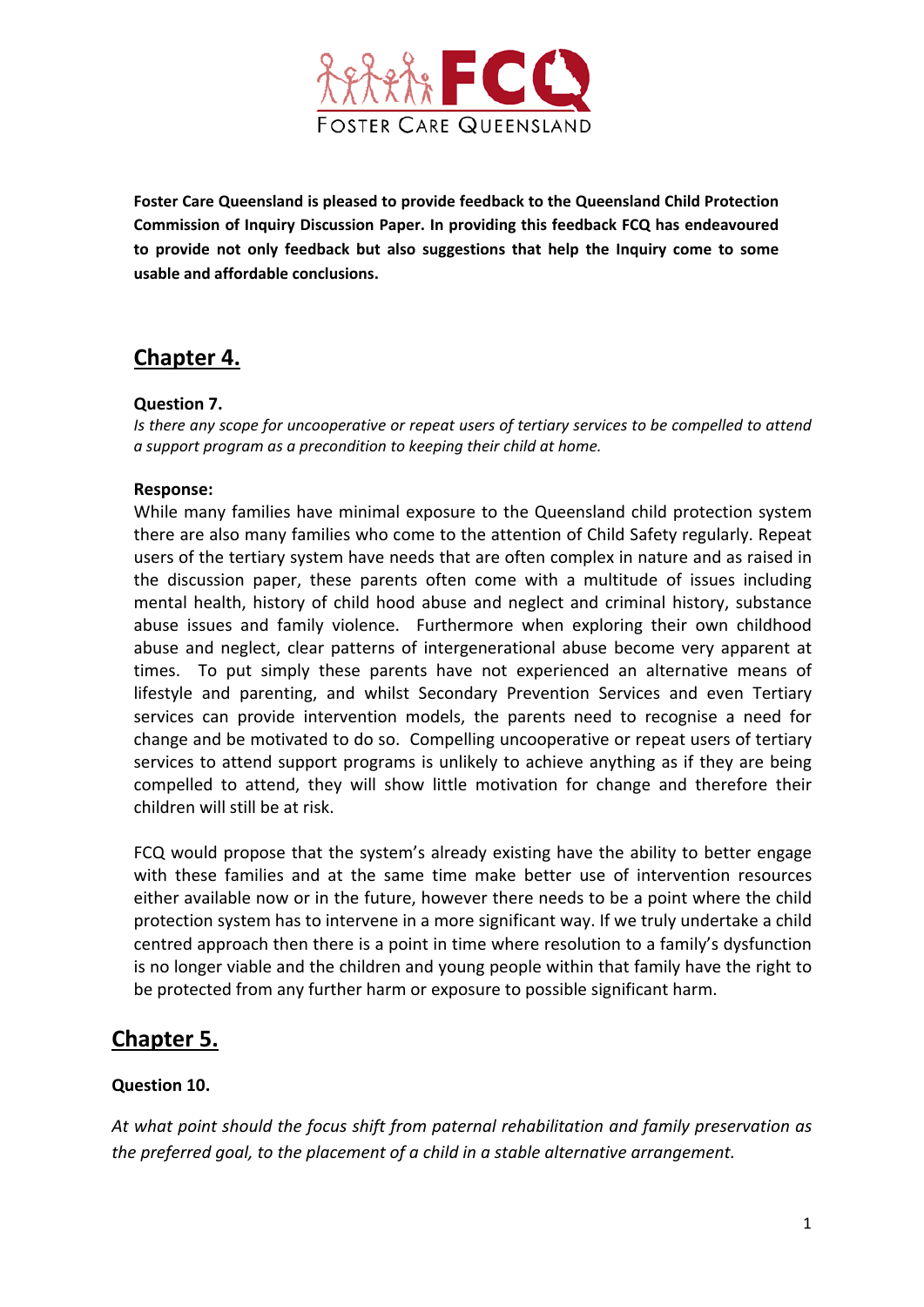#### **Response:**

Child Safety has clear guidelines in their Practice Manual outlining when long term out of home care placements should be pursued. These guidelines are not supported in legislation and therefore it is our experience that in practice, they hold no weight. It is not uncommon for FCQ to be working with Foster and Kinship Care families, where children are on their third 2 year order and where Child Safety are still pursuing reunification with the parents despite many failed attempts and therefore added trauma to the child. One particular case of recent times has seven year old twins with the same carer since birth still on short term custody order, which continues to focus on reunification when it is apparent that for whatever reason the family of origin are not going to change and the children's primary attachments are clearly with their Foster Family.

One of the Principals of the Child Protection Act 5b (n) states that '*a delay in making a decision in relation to a child should be avoided unless appropriate for the child*'. This principal needs to be strengthened and more child focused. The Child Protection Act needs to base decisions on the time frames of a child, not a parent. When putting this into context, if a toddler was placed with a carer at the age of one and Child Safety four years later were still attempting to reunify the child with the parent, by this time the child would be five years old and would have spent 80% of their life with their carer who they would have formed significant and most likely secure attachments to. To then remove this child from this stable and secure environment and place them back into a home where for four years they were unable to sustain change, is likely cause trauma to the child.

FCQ absolutely supports children and young people being safely reunified with their birth parents, wherever possible and safe, children and young people should be with their family of origin. However we must get the balance right and we must be able to make more timely decisions for children and young people so that they are not left in limbo for years wondering what tomorrow will bring. Children and Young People have a right to feel secure and stable, they have a right to know where they will wake up in the morning and the morning after that and that again. Years of failed reunification attempts can cause uncertainty, insecurity and trauma and this can be avoided for children who have already suffered trauma and harm.

The current guidelines as set out in Child Safety's Practice Manual should be supported in legislation through amendment to the Child Protection Act. This provides very clear messages to all parents, statutory workers and NGO's about timeframes in which parents have to meet their case plan goals in order to have their children safely returned to their care. Guidelines should also indicate clearly to the Children's Court that Long Term Guardianship for these children is a right and as such magistrates should also focus on the primary needs of the child.

# **Question 11.**

*Should the Child Protection Act be amended to include new provisions prescribing the services to be provided to a family by the chief executive before moving to longer‐term alternative placements?*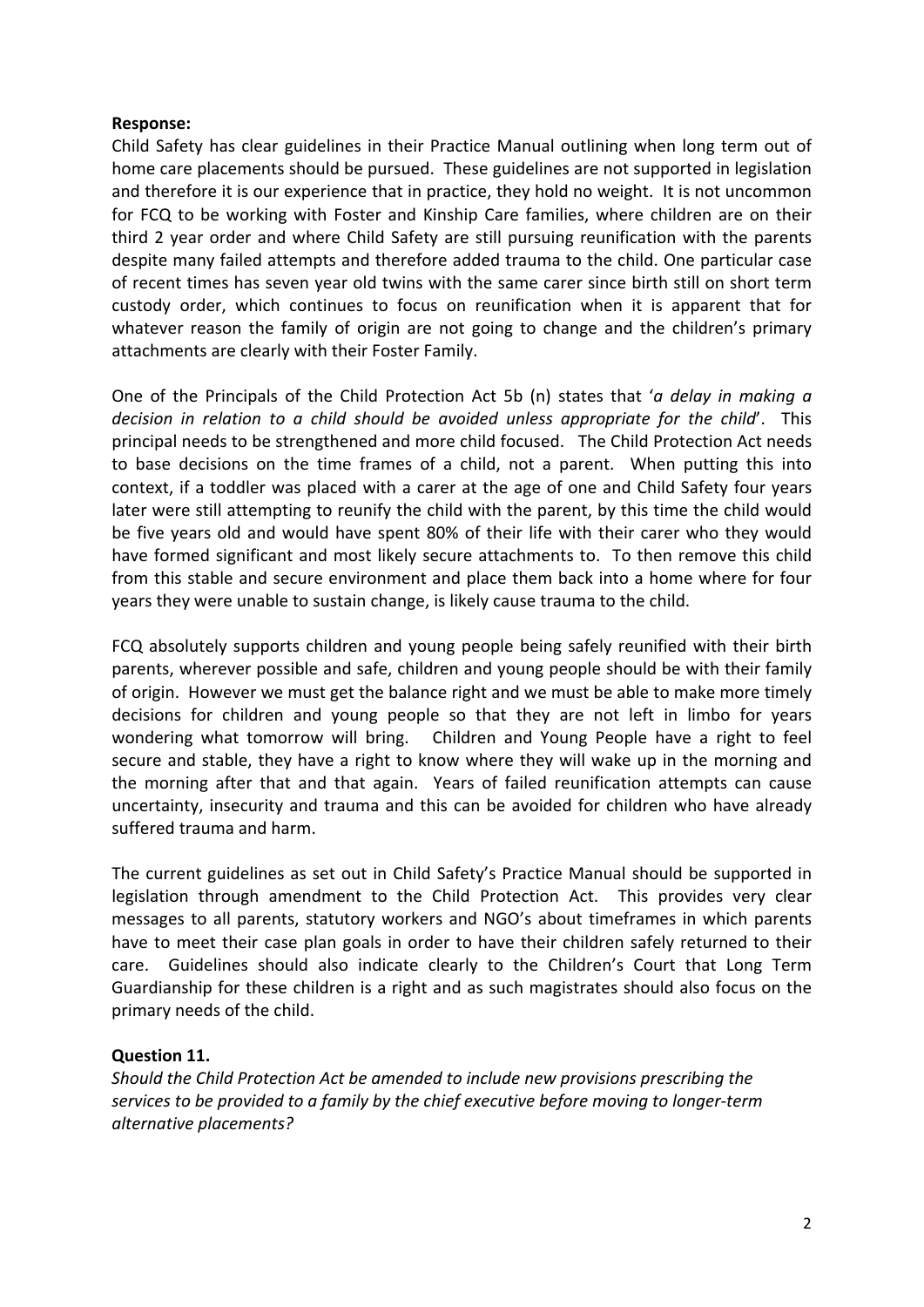# **Response:**

It is FCQ's belief that there needs to be joint responsibility. Absolutely, parents need to be provided with the opportunities and resources to be able to meet the case plan requirements, however this is a joint responsibly and parents need to demonstrate motivation, interest and responsibility for meeting the case plan goals. Parents cannot become reliant on the Child Protection system to do everything for them, as this could lead to setting them up to fail once Child Safety exits out.

FCQ too often sees children going onto yet another Short Term order because Child Safety state that a Magistrate will not consider a Guardianship Order given that Child Safety have not assisted the parents to meet components of the case plan. Therefore it would seem already that Child Safety have a view that there are certain services they have to provide to a family prior to considering an LTG. The issue is how Child Safety puts this into practice. What seems to happen is that an order is applied for and granted, little or no follow up is done with the parents, and then right before the order is due to expire there seems to be a mad rush to increase contact and have parents complete case plan tasks. This is clearly not effective and sets parents up to fail, further orders are applied for and the cycle continues as the parents are able to argue in court that Child safety have not evidenced they can't parent or Child Safety have not provided them with the tools to meet the case plan requirements. Ultimately this leads to a child being left in drift as year by year goes by.

If provisions are going to be made in the act to ensure that Parents are provided with services prior to moving children to longer term placements, Child Safety need to review how this will work effectively and consistently for families, not at the last minute before court.

# **Question 12.**

*What are the barriers to the granting of long term guardianship to people other than the chief executive.*

#### **Response:**

It appears that one of the biggest barriers is the culture within Child Safety Services that seems to believe that the Chief Executive should in the first instance have guardianship. The Child Protection Act Section 61 f (i), (ii) and (iii) is very clear as to the sequence and it is our opinion that it is always in the child's best interests to focus on stability by nominating another suitable person who is family of origin or another person, such as a Foster Carer if the child has stable, caring primary attachments. We come across time and time again carers approaching FCQ stating they had requested Long Term Guardianship and were told things such as:

- No, policy is that Child Safety have to have LTG for a year first (or two or three), then we can consider another person
- The parents won't consent, so we just have to go for LTG to Child Safety
- You don't get along with the family, so you can't have guardianship.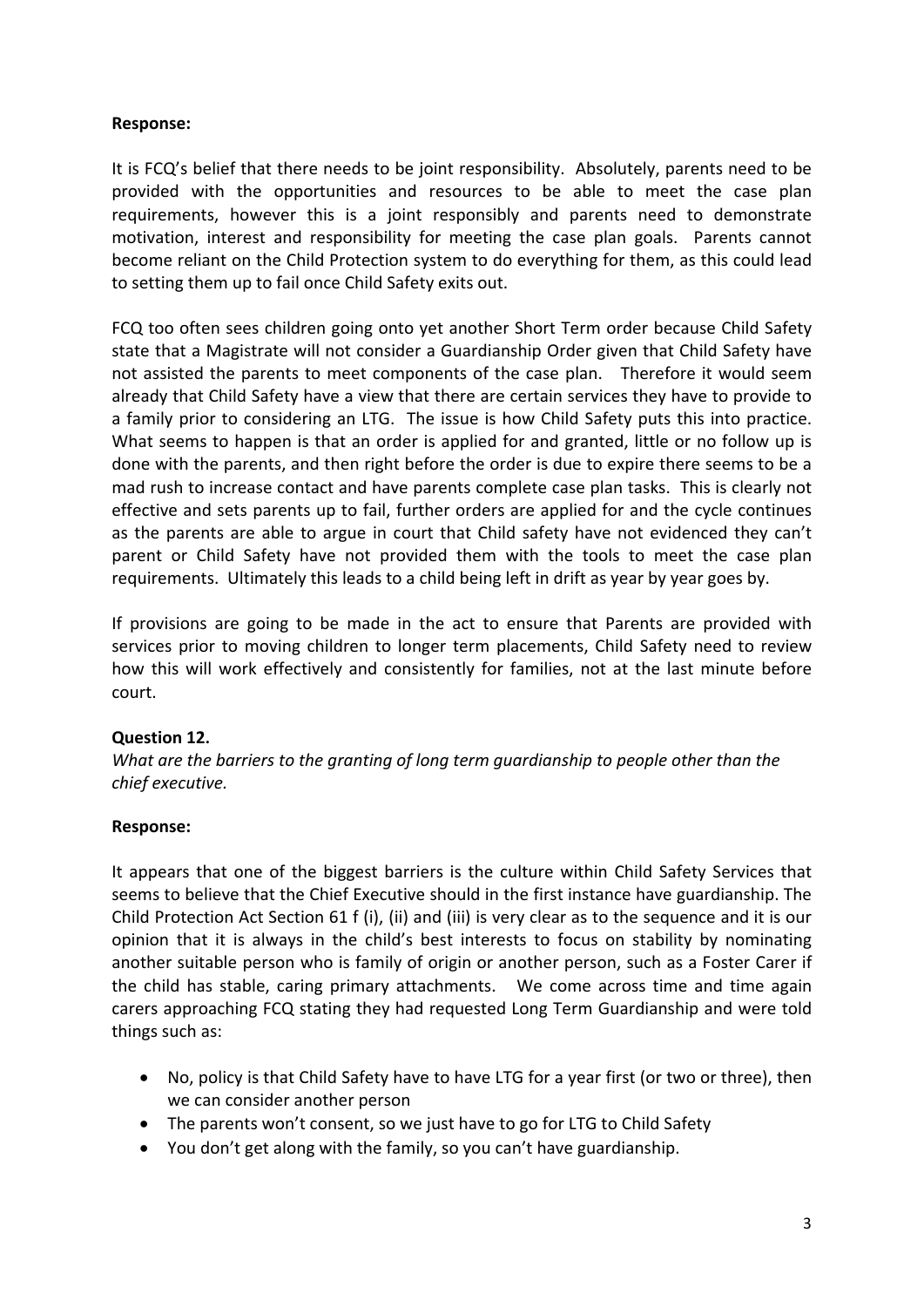It seems there is little education among CSO's and Team Leaders as to Long Term Guardianship to another suitable person and we have come across it time and time again where they simply are not aware of the provision in the act where it states that in the first instance LTG should go to a suitable other. There also appears to be little knowledge around the assessment process to help determine suitability of a potential LTG, ad hoc decisions are being made around not pursuing LTG to others based on a perception from the CSO, Team Leader or Manager. However the proper LTG suitability assessment has often not been applied and therefore a proper process has not taken place in order to bring Child Safety to their conclusion.

Given that the only party that can apply to the Children's court for an LTG to another suitable person is Child Safety, if they themselves are not educated and/or informed on the practice of when such orders are appropriate, then it makes sense that we are seeing the very low numbers of LTG orders to others. It is suggested that either Child Safety or an NGO have workers skilled in the field of LTG whereby they can undertake the appropriate assessments on potential LTG to the point that a decision is made that a child will be going on an LTG order. This should be the case for every single LTG application as the act clearly states that only in the case where there is not a suitable person should LTG be granted to the Chief Executive. Child Safety should be able to confidently approach the children's court when applying for an LTG order to the Chief Executive and state that all other avenues have been explored and it has been properly assessed that there is not a suitable person to have guardianship.

Recent changes to legislation and policy around rights and responsibilities for Long Term Guardians, makes this order much more appealable to carers. However it is unclear as to whether the Sector has been made aware of these changes, this could be another barrier to LTG orders being granted to others.

# **Question 13.**

*Should adoption or some other more permanent placement option , be more readily available to enhance placement stability for children in long term care.*

#### **Response:**

With recent changes to Adoptions where Open adoptions are available in Queensland, this is certainly an option for some children in the Foster Care System. FCQ does not agree with children and young people being cut off from family of origin and we absolutely recognise and agree with the need for children and young people to be connected to their identity through ongoing contact with their family of origin. Open adoption allows for that ongoing contact and connectedness with birth families, whilst providing a very real permanent order for a child that takes them out of the Child Protection System.

Another way of achieving this could be through the granting of a Custody Order (Final) under the Family Law court. This would still mean that the child is removed from the Child Protection System, however would not involve forced adoption on a family which has the potential to cause serious conflict between the birth and adoptive parents and therefore would not promote ongoing connectedness.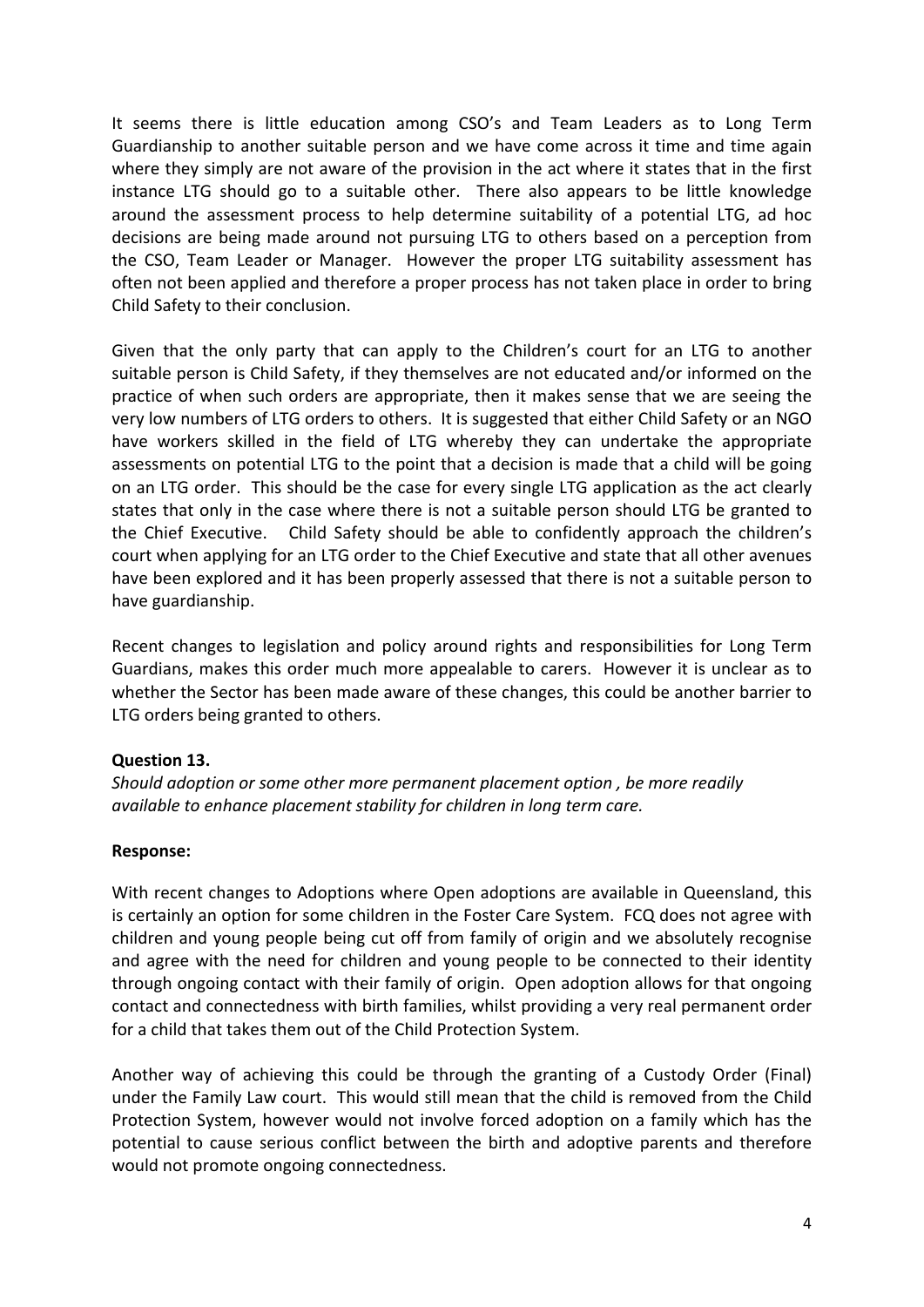The system needs to be very aware that where considering adoption there will more than likely be other siblings placed in the child protection system and as such there needs to be careful consideration as to whether an open adoption will continue to promote ongoing connection with siblings, which is vital to the child's emotional growth.

Foster Care Queensland does not favour the adoption of Aboriginal and Torres Strait Islander children or young people This is culturally inappropriate and may have the outcome that these children are disconnected with not only family but also culture.

# **Question 14.**

*What are the potential benefits or disadvantages of the proposed multi‐disciplinary casework team approach*

# **Response:**

Multi-disciplinary casework teams have the potential to create a very strong workforce in Child Protection. When we look at who the key stakeholders are within the Child Protection System and therefore who we rely on for advice, assessment and expertise, it is clear that there is a range of professionals, ranging from health, education, police, therapists and the list goes on. Therefore if we had teams of Child Protection workers within Child Safety whom bought with them a range of specialist skills this can only serve to enhance the skill and knowledge base in the workplace.

However, there also needs to be some consistency when all backgrounds are bought together. So whilst workers may bring with them particular areas of specialisation from their chosen field of practise, they must also have sound knowledge in respect to how this relates to Child Protection and how all the other fields apply also. For this reason, we would support the concept of a compulsory Certificate Four in Child Protection where workers are provided with training and knowledge on Child protection in Queensland.

# **Question 16**

*How could case workers be supported to implement the child placement principle in a more systematic way?*

# **Response:**

There needs to be dedicated workers whose role is to develop genograms and ecomap a child's family. The proposal of separating investigation and assessment from casework may assist in this process as already identified in the discussion paper. However unfortunately there are also many casework activities in the early days of removing children that tend to take the focus off identifying family and more on the here and now crisis work. This includes having to work out contact arrangements with the family, health appointments for the children and all the practical things that come with bringing children into care such as Medicare cards, clothes, schooling and the list goes on.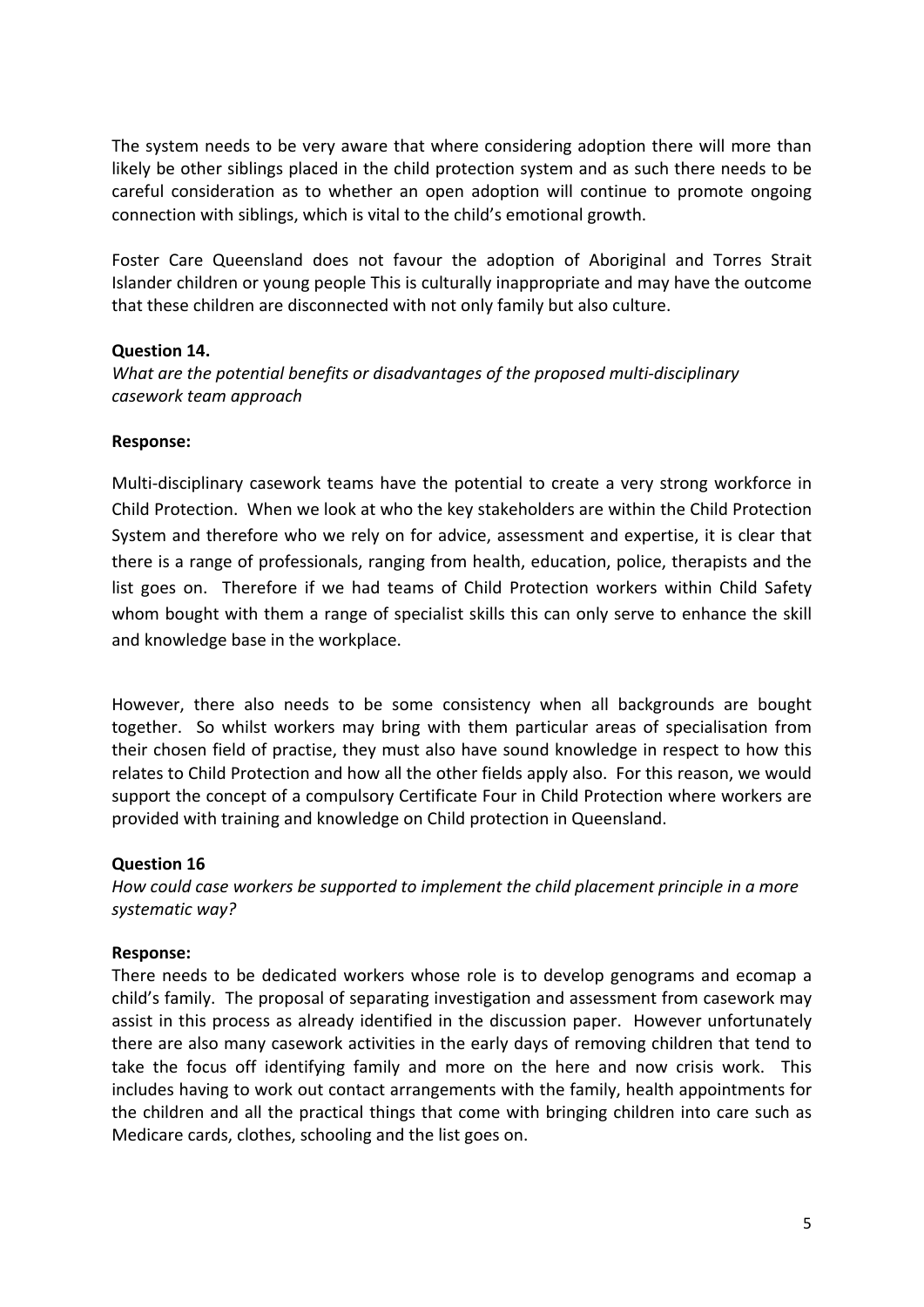It is suggested in the discussion paper that parents may be more willing to engage with workers who identify themselves as caseworkers, rather than I&A workers. To take this a step further, it is proposed that parents would be even more willing to work with someone who identified themselves from a Non-Government Organisation who was there to help bring the child back into the family by assisting the parents to identify appropriate family members that their child could be placed with. The NGO would then go on to complete the Kinship Care assessment also, therefore keeping this process completely separate from Child Safety other than the statutory requirements of the application and approval itself. The NGO would then go on to support the Kinship carer if approved to ensure appropriate support/monitoring and training is afforded to the kinship carer.

### **Question 17**

*What alternative out of home care model could be considered for older children with complex and high needs*

### **Response:**

Where family based care is not an option we already have residential care and therapeutic residential care however it is Foster Care Queensland's opinion that all residential placements should be therapeutic in nature. There are also any numbers of house parent models throughout the world, some of which work while others tend to struggle. Creating a placement fit for all children and young people is impossible as we are dealing with young people who have suffered significant trauma, are in adolescence and who are desperately trying to find their place in the world. Add to this the extra trauma of being separated and often forgotten by their family of origin then you have young people with complex needs that are very difficult to place and remain stable. It appears Child Safety have tended to focus on, where there is a bed there is a placement rather than responding to the young person individual needs and goals. More work needs to be undertaken to enhance residential services based on therapeutic needs and outcomes, which are helped by the input of the young person involved rather than the system telling young people what they need.

# **Chapter 6.**

# **Question 18**

*To what extent should young people continue to be provided with support on leaving the carer system ?*

# **Response:**

FCQ supports the response provided in the Discussion Paper and also submit the following. The average age of young people leaving home is well over 18 in most situations. Care leavers are expected to leave care and cope as productive members of society at 18 years old. This fraught with difficulty and we as a society need to take our responsibility for these young people seriously.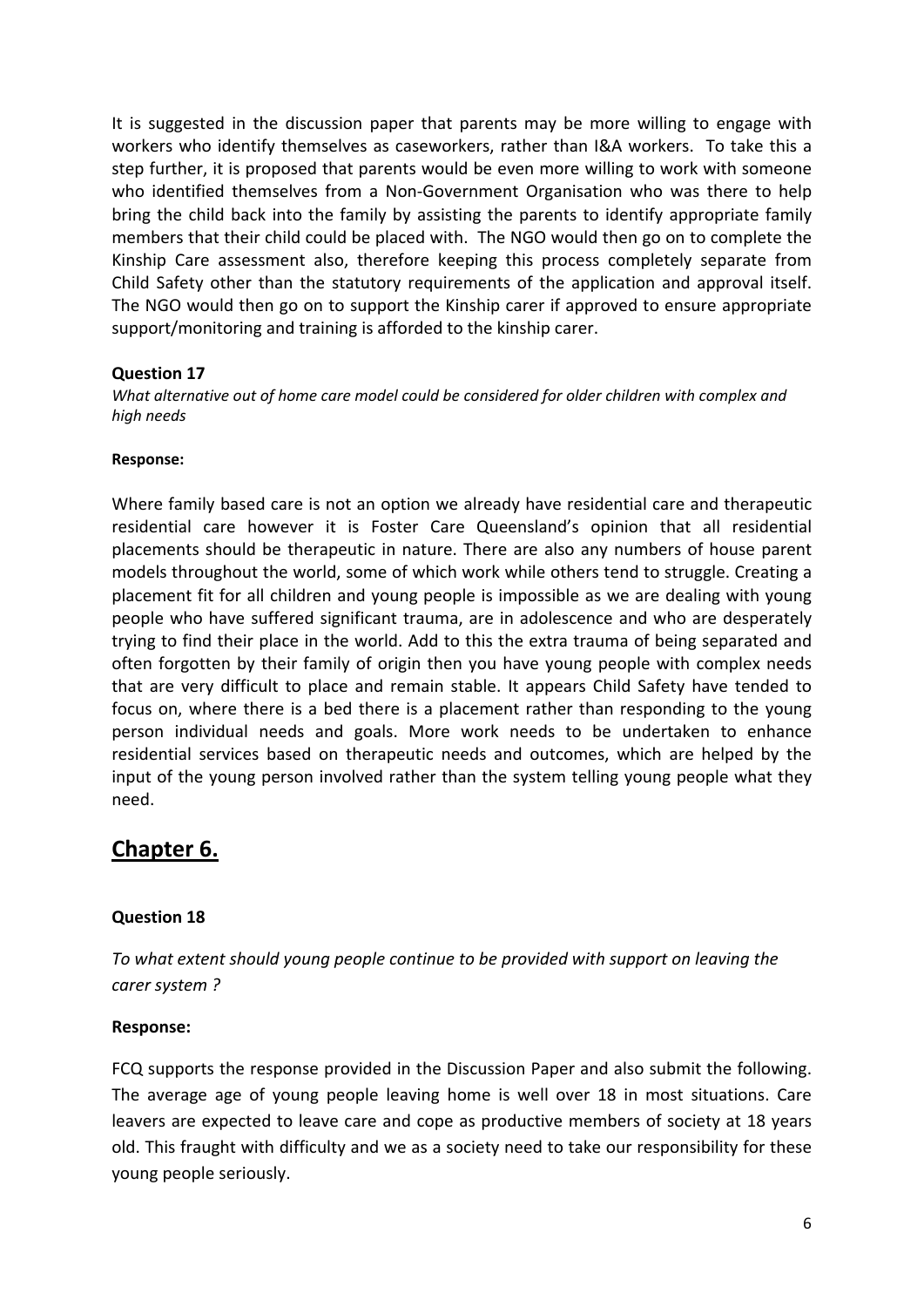FCQ believe that United Kingdom and USA models of educational support and financial backing up until age of 25 is much more realistic than 21. Queensland care leavers are not even guaranteed any support post 18, let alone to 21 or 25. We as a child protection system lag far behind all other Australian jurisdictions and behind much of the rest of the world.

Care leavers should not be punished for not engaging in services. Specifically, just because a young person 'fails', for example drops out of school or loses a tenancy, they must still be entitled to further after care services. Evidence is clear that young people do experiment and do 'fail', what they need is to know there are still services available for them and they can still seek support without being seen as a failure, or a drain on the environment of competing fiscal demands.

Many care leavers have family and social supports in place. Foster carers do support young people post 18. However a proportion of care leavers do not have the level of appropriate support they require. Priority access to the current services available for all Queenslanders would promote positive outcomes for care leavers.

To summarise Foster Care Queensland recognise there is not an unlimited pool of funds, however the child protection system needs to have a targeted approach to post care support. A set of minimum standards, TILA funding and a case plan is important, but we need to recognise many people will need significant support just to negotiate the post care systems. If we do not make accurate referrals and target need then an unnecessary number of care leaver will continue to slip through the gaps, will be homeless, abuse substances, the welfare system and themselves.

# **QUESTION 19**

*In an environment of competing fiscal demands on all government agencies, how can support to young people leaving care be improved ?*

# **Response:**

Foster Care Queensland is very supportive of any initiatives to improve foster and kinship carers' capacity to support transition to independence. We currently provide Transition to Independence training to carers and staff. However with only three case officers for all of Queensland our capacity is very limited. We strive to continuously improve our training, but a competency based and assessed training module would be highly desirable. We would be willing to promote and train this to foster and kinship carers.

Taking on a 'whole of village' perspective is essential. It is not just CSO's role to do transition support. Carers, residential staff, CSO's, local community centres, department of education, health and housing all need to commit to recognising and prioritising this need. Therefore strengthening memorandums of understanding would be useful.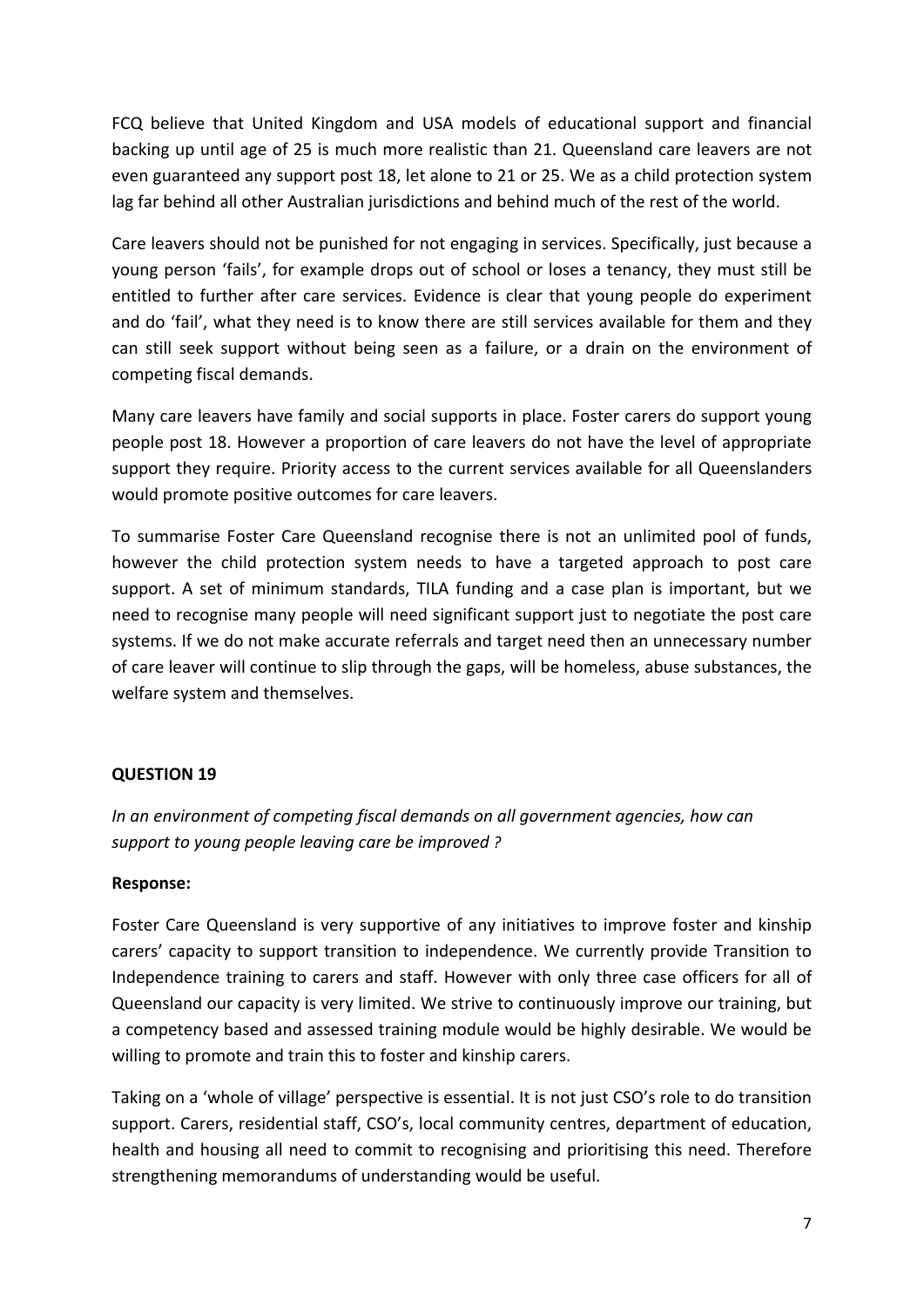Priority access to services, via specific referrals would be of benefit. For example, having a memorandum of understanding with the Department of Housing is useful, but there still needs to be a clear path for care leavers to access support as a priority case if this is their situation. Having a nominated support worker who assesses such cases, makes appropriate referrals, and even attends or facilitates initial meetings as a support would be of great benefit. We submit that having measures such as specifically trained after care workers would ultimately save resources and would better meet vulnerable young people's needs than the ad hoc system currently in place. An identification number or code could be utilised to ensure care leavers get recognised as being entitled to priority services. Centre link (Human Services) already have such an identifying code for children in care.

If we ignore the fact that supporting young people to successfully transition into adulthood costs money, we as a State are stuck. We should take our child welfare duties responsibly and allocate sufficient funding to this area. There is a plethora of international research to show money spent in supporting young carer leavers now saves enormous amounts of money in the future. We as a state cannot afford to ignore this any longer.

### **Question 20**

Does Queensland have the capacity for non‐government sector to provide transition for care planning ?

#### **Response:**

Yes Foster Care Queensland believe the NGO sector could provide transition from care planning, and support services. It is important to note that planning needs to be a collaborative approach, with the young person at the centre of decision making and planning. Having Child Safety staff being involved in transition from care planning is essential, but they do not necessarily need to lead the planning.

Joint collaboration with NGO's who are specialised Transition to Independence agencies works well in many other countries. In the United Kingdom for example Barnardo's, an NGO, currently offers 24 different leaving care services for young people. They work collaboratively with the statutory child protection system but they do the vast majority of actual work with care leavers referred to them.

We believe there is ample evidence to demonstrate that having NGO staff involved in planning and service delivery allows for a much more flexible approach. Many care leavers need support, someone physically with them, outside of standard 9 – 5pm Child Safety work hours. We need a responsive system where staff can truly support the client. Anything less is a waste of resources.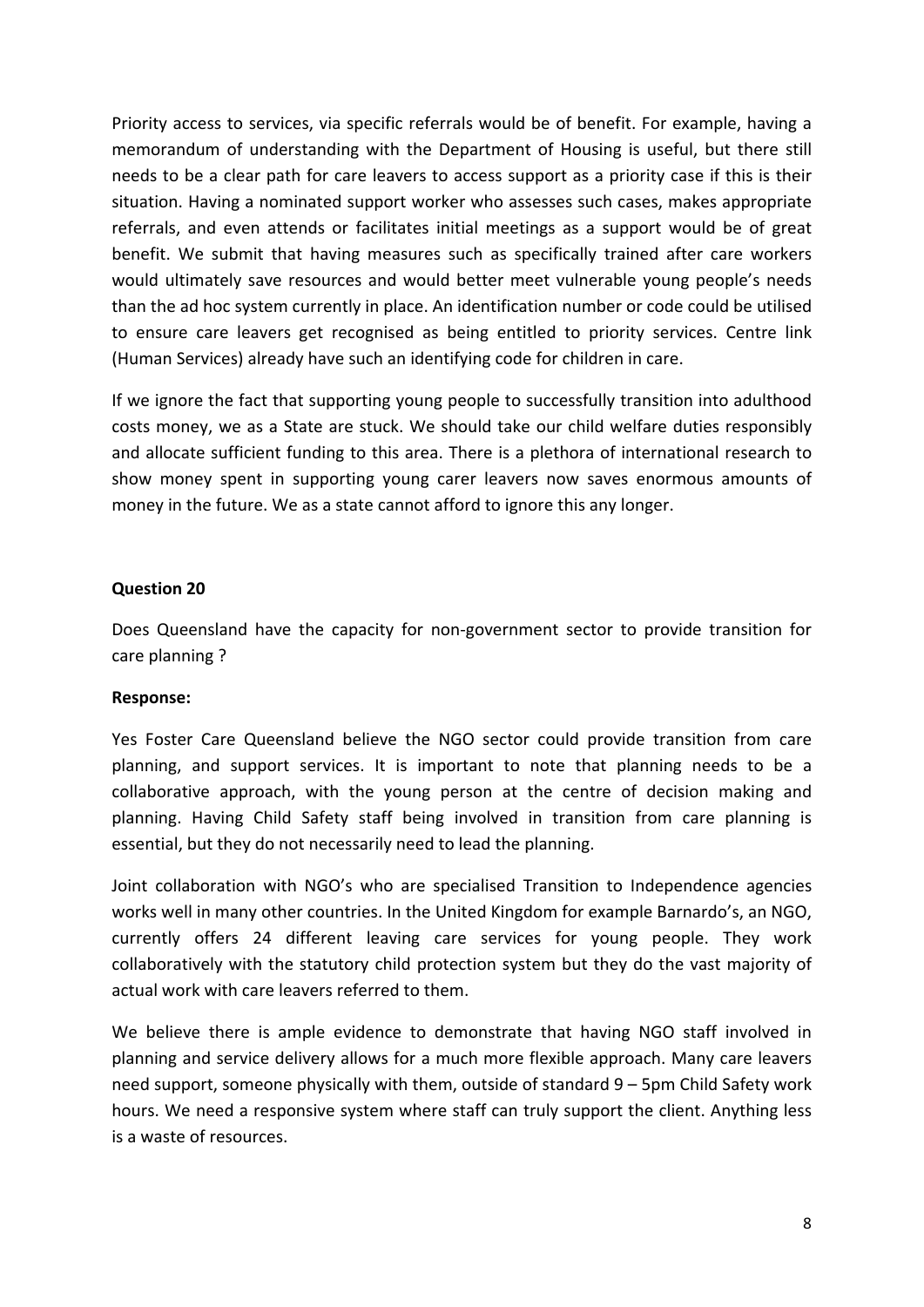Foster Care Queensland realise that there is a scarcity of resources and although a minimum dollar amount per child should be projected, the individual's costs and support needs will vary hugely. Therefore a strong referral system is needed. If an NGO was funded they would still need the authority to assess referrals and to prioritise case responses. Child Safety Service Centres would still need to do some support functions, via Support Services Cases possibly. We will never have enough money to do everything, and some carer leavers will need little more than the currently available Federal TILA funding, and a way of accessing this. Other young people will need extensive support to survive, let alone to thrive. Therefore an agreed referral form with mandatory key areas could be adopted by all.

Foster Care Queensland believes that having dedicated staff doing transition to independence is important. Knowledge of the resources in the local region, a strong skill set and child protection knowledge are all vital for a responsive service. Having staff who can make strong referrals and who can also work directly with other service providers and teenagers is important. We believe the bulk of after care services (which should start while a child is 15 and in care) could be provided by NGO's.

# **Chapter10.**

# **Question 38.**

*Should the number of dedicated specialist Children's Court magistrates be increased, if so where should they be located*

# **Response.**

Given that Queensland only has one trained Children's Court Magistrate any increase means a significant improvement. It is FCQ's firm opinion that this is a must. Having magistrates, who have specialist knowledge in the field of Child Protection, can only improve outcomes for children and young people. At the current time it is our observation that the majority of magistrates do not either, understand the meaning of Section 105 or choose to ignore this section in practice with the result that magistrates treat children's matters more like a criminal matter rather than looking at the balance of probability. Every area in Queensland needs them because all children and young people have the right to have someone who has the right framework and knowledge base, making decisions about their future.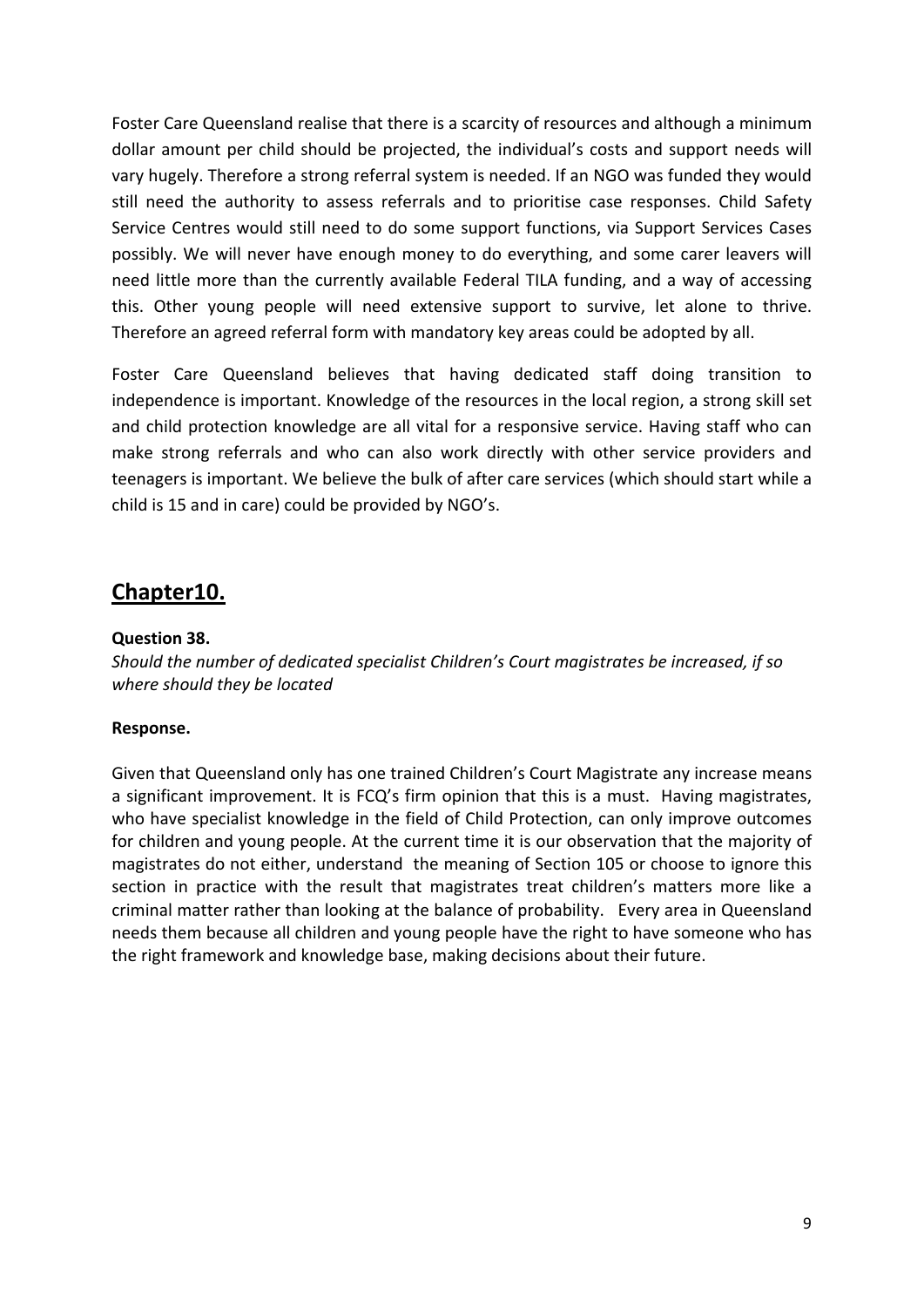### **Question 39.**

*What sort of expert advice should the Children's court have access to and in what kinds of decisions should the court be seeking advice*

#### **Response:**

The 'Children's Court Clinics' model in Victoria appears to fit. A similar system in Queensland would provide for an independent body (from the parties) providing specialist advice to the magistrate, that is consistent, non‐bias and most importantly child centred. FCQ would strongly support such a clinic in Queensland that could be accessed for assessments such as:

- Parental capacity assessments
- Attachment assessments
- Risk assessments (risk of sexual harm and physical harm)
- Permanency Assessments

Churches of Christ Pathways already have "Assessment and Intervention" services in Queensland, which could be adapted and enhanced to meet this need. These services have been operating for many years however only on a minimal scale due to funding demand and without a broad scope of practice. These services have proven very efficient and if enhanced could meet the need required.

Such assessments could be requested in the following scenarios

- When Child Safety are applying for an initial Short Term order following a Court Assessment order if parents are contesting
- When a short term order is due to expire and Child Safety are wanting to apply for a further order due to case plan requirements not being met
- Where an application is being made for Long term guardianship to Child Safety or Suitable other and parents are contesting.

#### **Question 40.**

*Should certain applications for child protection orders (such as those seeking guardianship or at the very least long term guardianship until a child is 18) be elevated for consideration by a Children's Court Judge or a Justice of the Supreme Court of Queensland*

#### **Response:**

Foster Care Queensland does not agree with this statement at all as this would only increase the drift for children in care and would result in children and young people being held on short term orders year after year. Discussion has already taken place around the need for magistrates to be trained in the area of Child Protection. If Queensland was to have magistrates with specialist knowledge in Child Protection, they would be way better equipped to be making decisions in relation to LTG order than a Justice of the Supreme Court of Queensland. The more complicated we make a process, the more likely we are going to deter Child Safety from making decisions that are in the best interests of children. Already we see children and young people who are experiencing their  $3^{rd}$  or even  $4^{th}$  Short Term Orders, following several failed reunification attempts – making the process of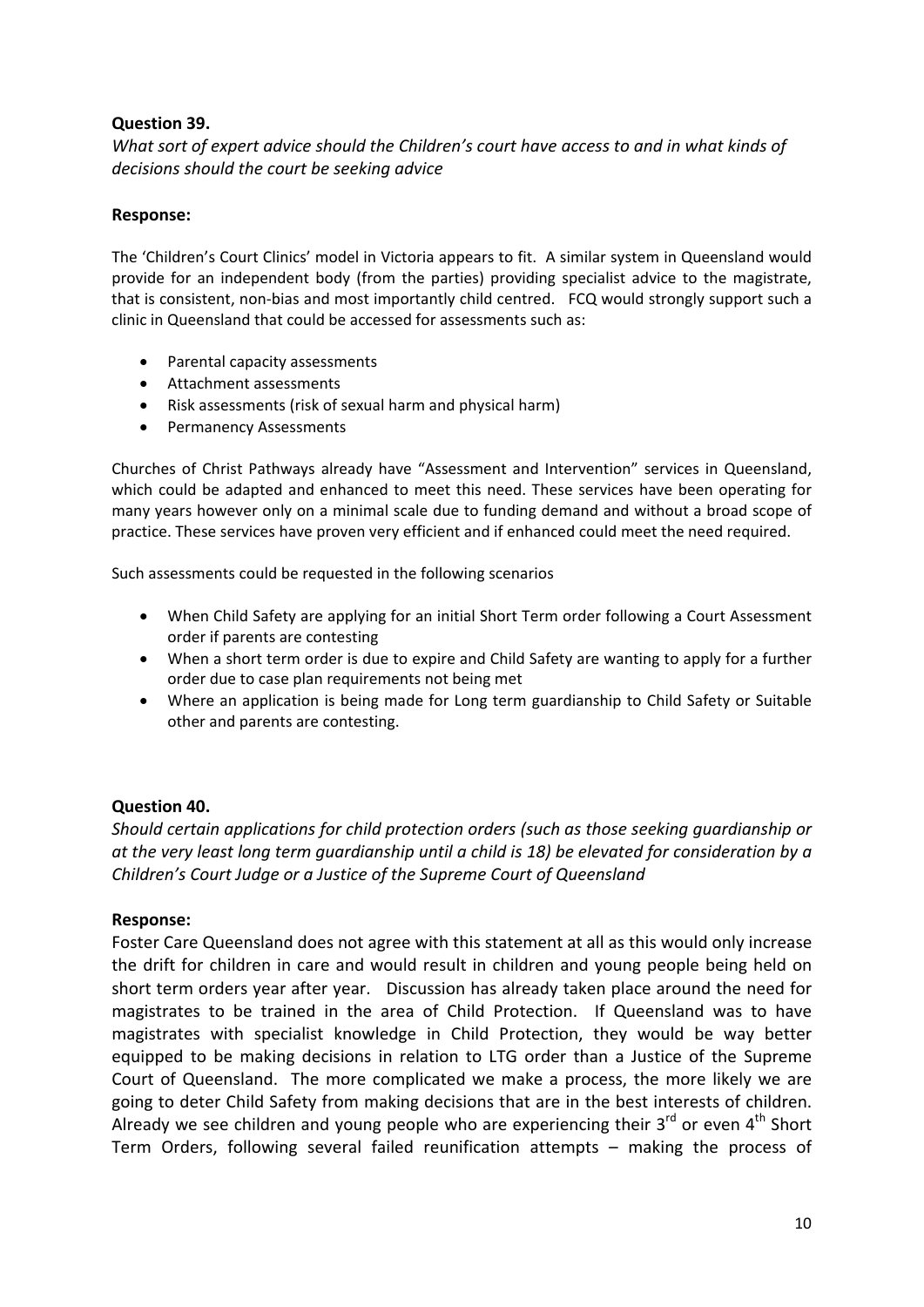applying for Long term Guardianship for children and young people even harder. This will just result in applications not being made and not for the right reason.

Foster Care Queensland would support a panel of practice specialists who may recommend Child Safety undertake a submission to the Children's Court for a Long Term Guardianship order to another suitable person or to the Chief Executive.

# **Question 41.**

*What if any, changes should be made to the family group meeting process to ensure that it is an effective mechanism for encouraging children and young people and families to participate in decision making* 

### **Response:**

At present it appears that the FGM model is too departmentally driven and owned. Families will not engage in a process they feel no ownership or control over. For FGM's to work as they were intended to there needs to be a whole change in mindset. Presently it would seem that FGM's are seen as just another 'tick box' task that a CSO has to complete in order to move on to the next phase. What makes an FGM successful is the work that goes into them, the preparation, the engaging of family in a meaningful way before the Conference, the insurance that all family have the opportunity to attend and have a say in the child/ren's ongoing safety and wellbeing and the need to allow family to take ownership of the concerns by coming up with their own plan to meet the safety and wellbeing of the child/ren. Whilst Child Safety must have bottom lines, it is the way in which these are communicated to the family which empowers them to come up with innovative ways about how they as a family can meet all of the child/ren's protective needs as a family.

Whilst it is acknowledged there are current fiscal restraints, the key to FGM's being successful comes back to appropriate resourcing, this not only includes the resourcing of an FGM Coordinator that is either independent of Child Safety or at least supervised independently of Child Safety, but also the resourcing of the actual FGM. This means bringing family together and this can be at a cost at times, however can result in a child being able to remain in their home as family come together to support the family or it could identify a family member to care for the child whilst his/her parents are not able or willing to. We need to remember the Principals of the Act

#### 5B

(b) a child's family has the primary responsibility for the child's upbringing, protection and development

(c) the preferred way of enduring a child's safety and wellbeing is through supporting the child's family

(h) if a child is removed from the child's family, consideration should be given to placing the child as a first option in the care of kin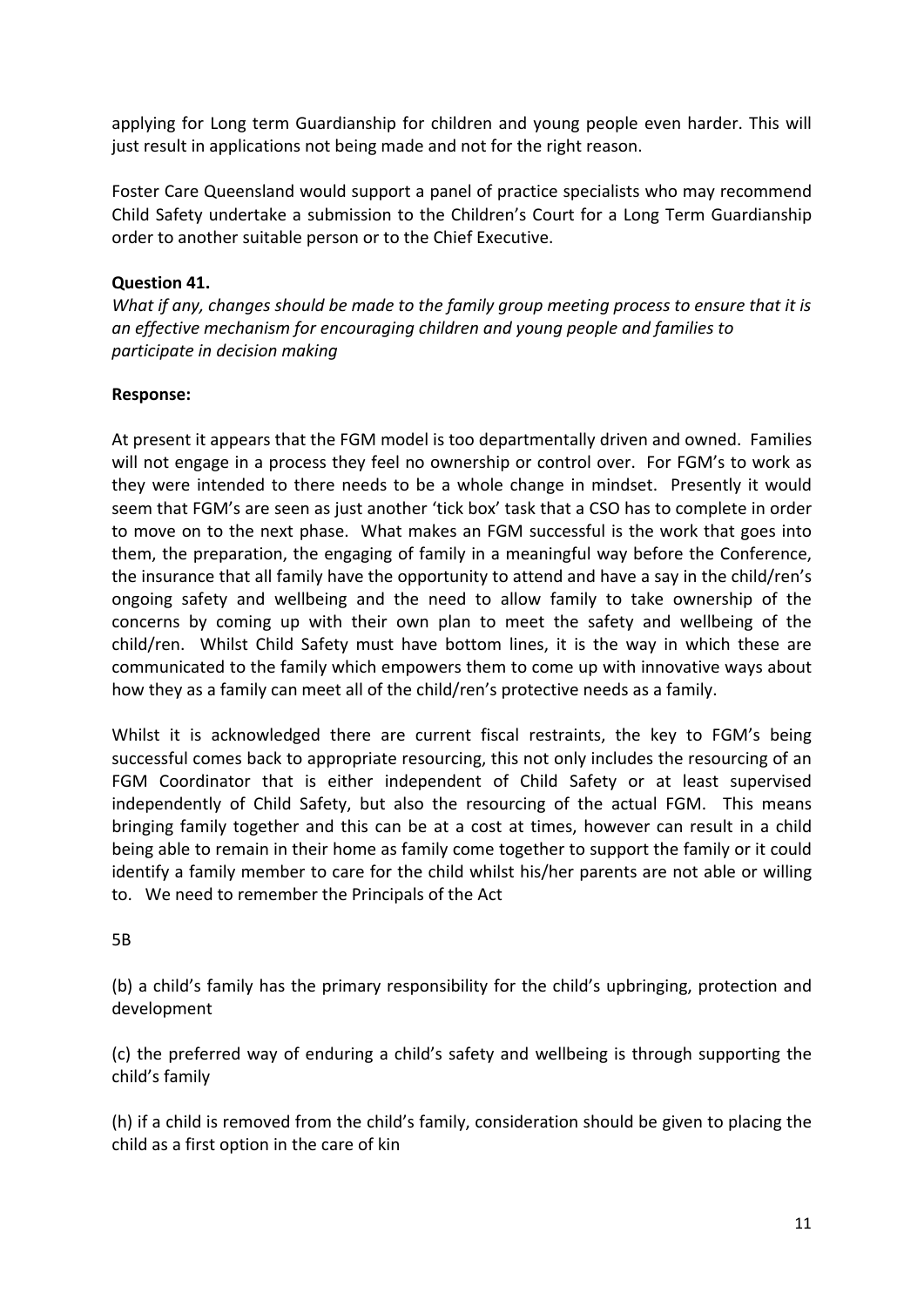FGM's should be guided by the above principals and Queensland may then see better outcomes being achieved by them.

#### **Question 43.**

*What if any changes should be made to the compulsory conference process to ensure that it is any effective dispute resolution process in the Queensland Civil and Administrative Tribunal proceedings*

### **Response:**

The following is an extract from FCQ's recent submission to the Queensland Civil and Administrative Tribunal Review

As a whole, FCQ has found the use of Compulsory Conferences extremely beneficial for carers. They allow for a mutual grounding where parties can put their views forward and in many cases FCQ has seen successful resolution bought about by the use of Compulsory Conferences. The CST model did not have a lot of focus on mediation and therefore it seemed to promote a 'win/lose' scenario which often bought about a very adversarial process where carers and departmental workers would almost be set up against one another. The results from this would often be relationship breakdowns which were sometimes unrepairable because of the very nature of hearings. It is great therefore to see the shift in thinking that Compulsory Conferences has bought. Where more and more both parties' seem to be thinking about compromising before the Compulsory Conference even begins.

However there will always be the cases where the views are so far apart that a Compulsory Conference will not achieve a mediated outcome. It has been the experience of FCQ that often when resolution is not achieved in the first Compulsory Conference that parties will be sent off to complete actions of some sought and further Compulsory Conference will be set down. There has been cases where we have seen four Compulsory Conferences, and whilst we support mediated outcomes, there also needs to be a line drawn as to how many times parties are sent down the track of Compulsory Conference, where it seems clear that neither party are prepared to negotiate. In these instances, a full hearing needs to be set down to prevent any further delays in proceedings.

It is FCQ's view that given the emphasis on Compulsory Conferences, that consideration be given by QCAT to holding some Compulsory Conferences in the area that the application has been lodged. It is accepted that this cannot be the case for all Compulsory Conferences, however in cases where both parties believe that holding a Compulsory Conference in person would be beneficial to the proceedings, submissions could be made to QCAT requesting this.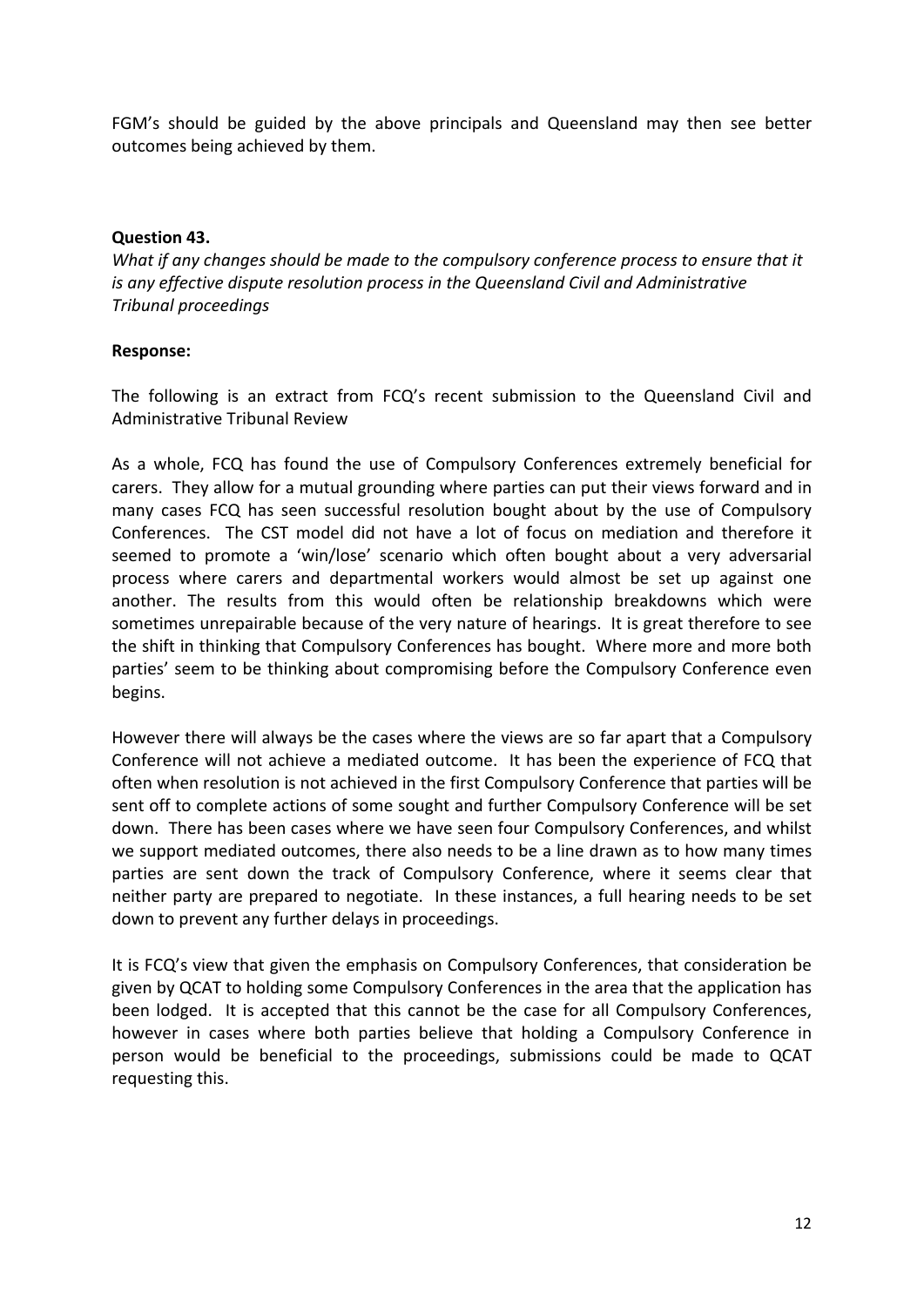### **Question 44.**

*Should the Children's Court be empowered to deal with review applications about placement and contact instead of the Queensland Civil and administrative Tribunal, and without reference to the tribunal where there are ongoing proceedings in the Children's Court to which the review decision relates*

### **Response:**

It is FCQ's firm view that placement and contact decisions need to remain as review decisions through QCAT. It has been FCQ's experience that the expertise sitting on QCAT Panel's reflect knowledge in all areas of Child Protection and therefore the decisions being made are fair and equitable. Placement and contact decisions reviewed through the court process will further burden the court systems and from FCQ's perspective carers will be less likely to seek review of decisions if having to face a magistrate given the very nature of court.

Further to this, FCQ is currently recognised as an Agent for carers within the QCAT system, this means that carers can be represented by FCQin QCAT in respect to placement decisions. If these matters were put into the court system, FCQ would not be in a position to represent carers, carers would then need to access lawyers, whom in most cases they would not be able to afford. This would create a system that would be less than fair and just as parents would still be able to access legal aid and Child Safety would have access to their Court Service and Crown Law.

To provide an example of where this would have a direct impact on carers. FCQ recently had a case where two grandparents were approved as kinship carers to have their grandchildren, however Child Safety then made the decision not to place. The Grandparents made contact with FCQ and with our assistance lodged an application to appeal the placement decision in QCAT (they had no knowledge prior to contact with us that they could even appeal this decision). As grandparents with little knowledge of the system, they were completely reliant on us for advice and assistance; we helped with the forms and lodgement of their application. Resolution was ultimately found outside of QCAT with the assistance of FCQ, however if placement decisions could only be reviewed by the courts, FCQ would not have had the same capacity, fill out forms, assist in lodging and negotiate with Child Safety – this role would have to sit with a lawyer who only looks at a legal framework.

# **Question 45.**

*What other changes are needed to improve the effectiveness of the court and tribunal processes in child protection matters*

#### **Response:**

It is evident in the Children's Court process that children and young people are the entity that is not afforded real consideration of their circumstances. Unlike the Family Court where Independent Children's Lawyers (ICL's) are provide upon request and most often granted it appears to be the exception rather than the rule that a child or young person is afforded an